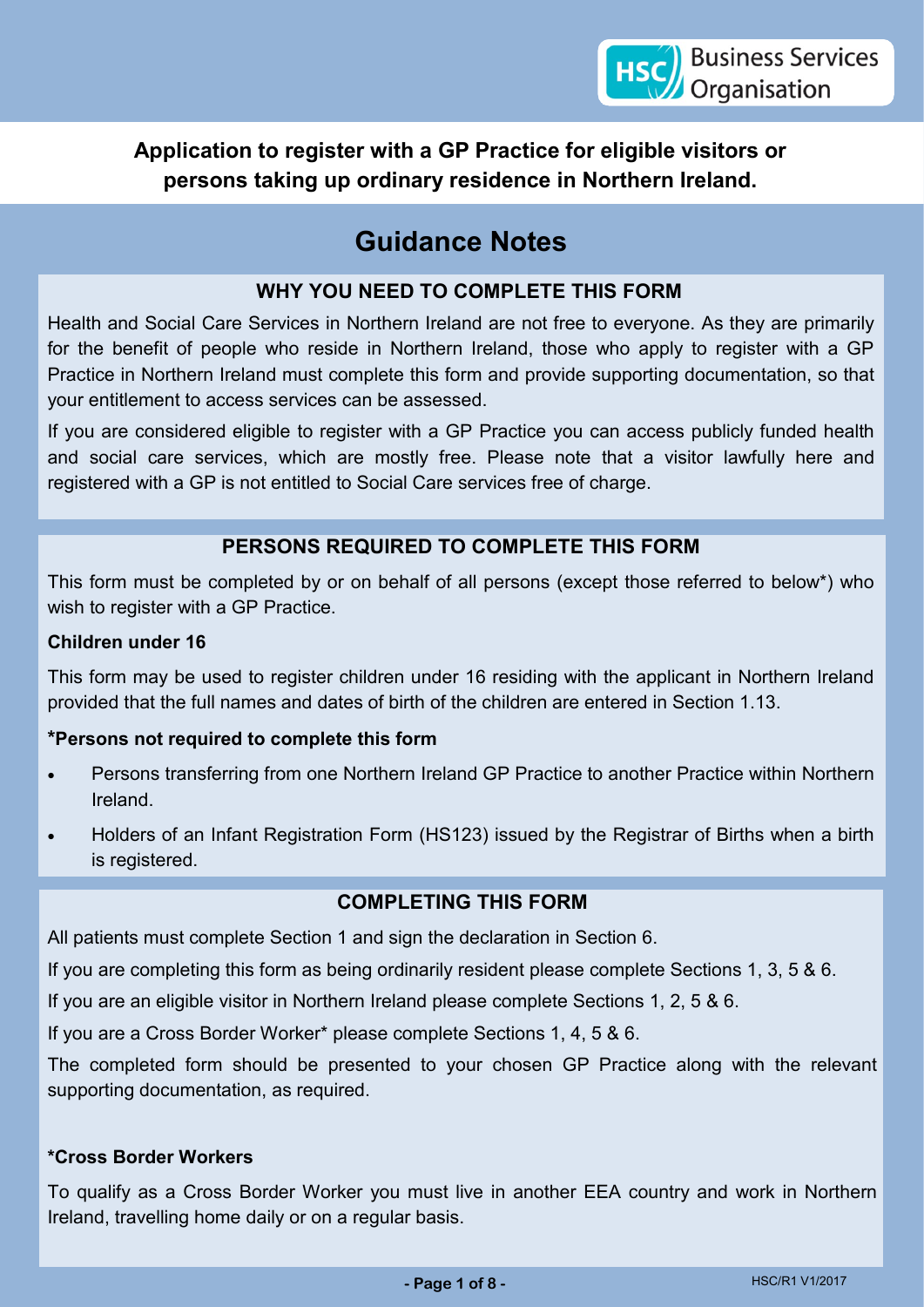## **Categories of Entitlement**

## **Ordinarily Resident in Northern Ireland:**

Persons coming to Northern Ireland to live are required to meet the 'Ordinarily Resident Test' in Northern Ireland, i.e. you must be lawfully residing in Northern Ireland and have an identifiable and settled purpose here.

To satisfy this test you must have indefinite leave to remain in the United Kingdom (UK), and provide proof of your settled purpose e.g. to work, and confirmation of your Northern Ireland address.

#### **Eligible Visitor:**

An eligible visitor is a visitor to Northern Ireland who is lawfully present in Northern Ireland and satisfies a relevant exemption from charges such as students, workers and asylum seekers in accordance with the Health and Personal Social Services Provision of Health Services to Persons Not Ordinarily Resident Regulations (Northern Ireland) 2015, paragraphs **5 to 22**.

- **5.** Lawful Residence for 12 months; **15.** War pensioners and armed forces compensation
- **6.** Presence for work, study or to settle;
- **7.** EU Rights;
- **8.** Reciprocal Agreements;
- **9.** Refugees, Asylum Seekers and children in care;
- **10.** Victims of Human Trafficking;
- **11.** Exceptional Humanitarian Reasons;
- **12.** Diplomats;
- **13**. NATO Forces;
- **14.** Long term Visits by UK Pensioners;
- scheme payment recipients;
- **16.** HM UK Forces/ Crown Servants and others;
- **17.** Former Residents working overseas;
- **18.** Missionaries for organisation established in UK;
- **19.** Prisoners and detainees;
- **20.** Employees on UK Registered Ships;
- **21.** Treatment the need for which arose during a visit to Northern Ireland;
- **22.** Family members of visitors.

<http://www.hscbusiness.hscni.net/services/1785.htm>

## **How we use your information**

The Business Services Organisation is a Data Controller under the Data Protection Act 1998. We hold information for the purposes specified in our notification to the Information Commissioner, including the assessment of patient charges. We may get information about you from others, or we may give information to them. If we do, it will only be as the law permits and/or to:

- check the accuracy of the information provided;
- prevent or detect crime;
- protect public funds.

Details of our Fair Processing Notice can be found at:

<http://www.hscbusiness.hscni.net/services/1770.htm> or by contacting us using the details below.

If you require assistance or have any queries about this form please contact:

Medical Registration Business Services Organisation Tel: 0300 555 0113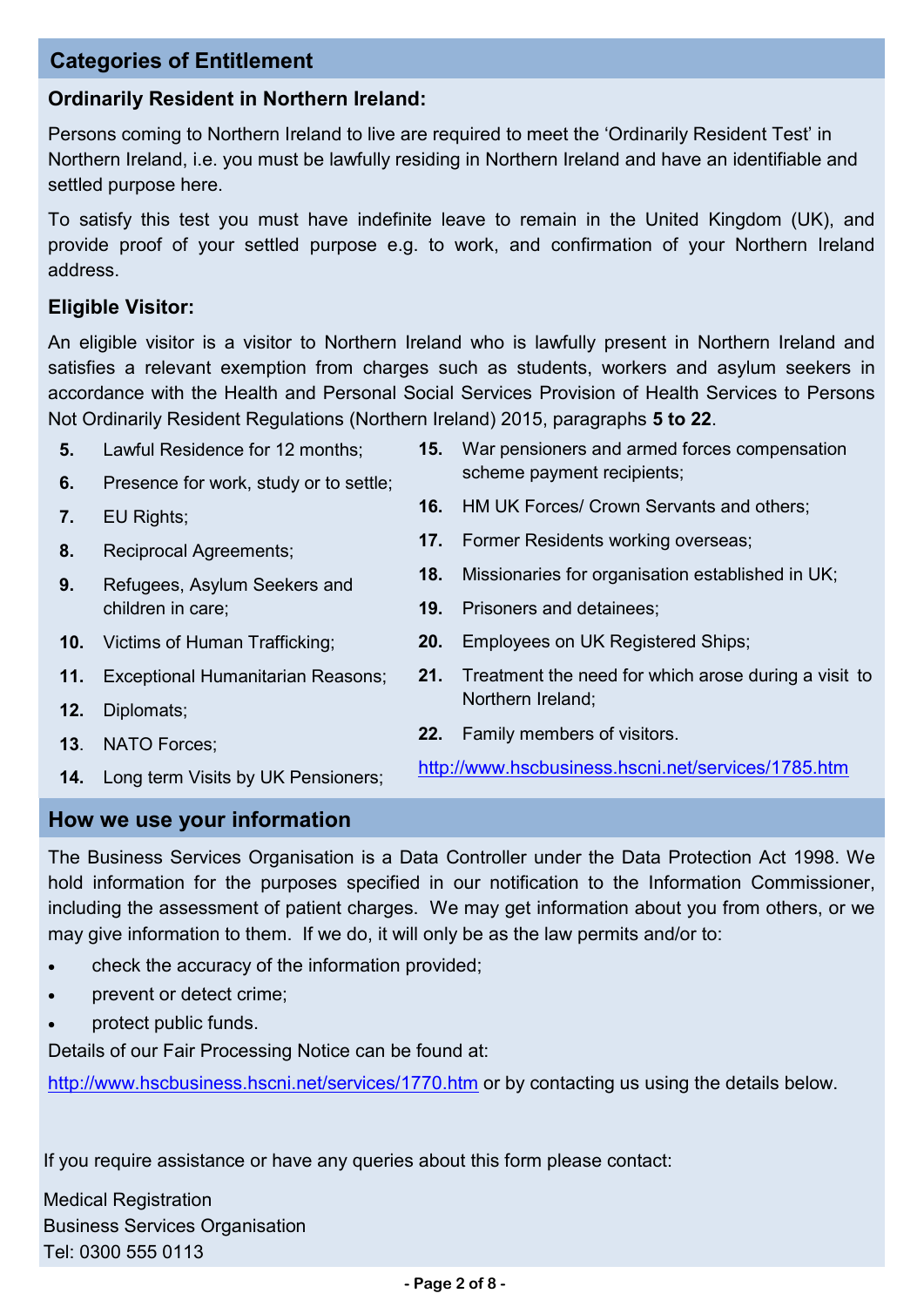# **Application to register with a GP Practice for eligible visitors or persons taking up ordinary residence in Northern Ireland.**

| All applicants must complete Section 1 and<br>provide Photographic ID. |                                                   |                | 1.12 Name and address of GP Practice you wish<br>to register with in Northern Ireland: |  |  |
|------------------------------------------------------------------------|---------------------------------------------------|----------------|----------------------------------------------------------------------------------------|--|--|
|                                                                        |                                                   |                | Name of GP Practice                                                                    |  |  |
|                                                                        | <b>SECTION 1 : Details of registering patient</b> |                |                                                                                        |  |  |
| 1.1                                                                    | Title:                                            |                | <b>Address</b>                                                                         |  |  |
|                                                                        | Mr<br><b>Mrs</b><br><b>Miss</b><br><b>Ms</b>      |                |                                                                                        |  |  |
|                                                                        | Other                                             |                |                                                                                        |  |  |
| 1.2                                                                    | Surname:                                          |                |                                                                                        |  |  |
|                                                                        |                                                   |                | Postcode                                                                               |  |  |
| 1.3                                                                    | <b>Previous Surname:</b>                          | 1.13           | If you are registering children under 16                                               |  |  |
|                                                                        |                                                   |                | years old residing with you in Northern                                                |  |  |
| 1.4                                                                    | Forename(s) (in full):                            | $\mathbf{1}$   | Ireland, please give their details below.<br>Surname                                   |  |  |
|                                                                        |                                                   |                | Forename                                                                               |  |  |
| 1.5                                                                    | Date of Birth:                                    |                | Gender                                                                                 |  |  |
|                                                                        |                                                   |                | Male<br>Female<br>Date of Birth                                                        |  |  |
| 1.6                                                                    | Gender:                                           |                | Country of Birth                                                                       |  |  |
|                                                                        | Female<br>Male                                    |                |                                                                                        |  |  |
| 1.7                                                                    | <b>Country of Birth:</b>                          | $\overline{2}$ | Surname                                                                                |  |  |
|                                                                        |                                                   |                | Forename                                                                               |  |  |
| 1.8                                                                    | Daytime phone number:                             |                | Gender<br>Male<br>Female                                                               |  |  |
|                                                                        |                                                   |                | Date of Birth                                                                          |  |  |
|                                                                        | The BSO may contact you regarding your            |                | Country of Birth                                                                       |  |  |
|                                                                        | application.                                      |                |                                                                                        |  |  |
| 1.9                                                                    | <b>Current address in Northern Ireland:</b>       | 3              | Surname                                                                                |  |  |
|                                                                        |                                                   |                | Forename                                                                               |  |  |
|                                                                        |                                                   |                | Gender<br>Male<br>Female                                                               |  |  |
|                                                                        |                                                   |                | Date of Birth                                                                          |  |  |
|                                                                        | Postcode                                          |                | Country of Birth                                                                       |  |  |
| 1.10                                                                   | If you have an address outside Northern           | 4              | Surname                                                                                |  |  |
|                                                                        | Ireland, please provide details:                  |                | Forename                                                                               |  |  |
|                                                                        |                                                   |                | Gender<br>Male<br>Female                                                               |  |  |
|                                                                        |                                                   |                | Date of Birth                                                                          |  |  |
|                                                                        |                                                   |                | Country of Birth                                                                       |  |  |
|                                                                        | Postcode                                          |                |                                                                                        |  |  |
| 1.11                                                                   | Health and Care Number, if known:                 |                |                                                                                        |  |  |
|                                                                        |                                                   |                |                                                                                        |  |  |
|                                                                        |                                                   |                |                                                                                        |  |  |
|                                                                        |                                                   |                |                                                                                        |  |  |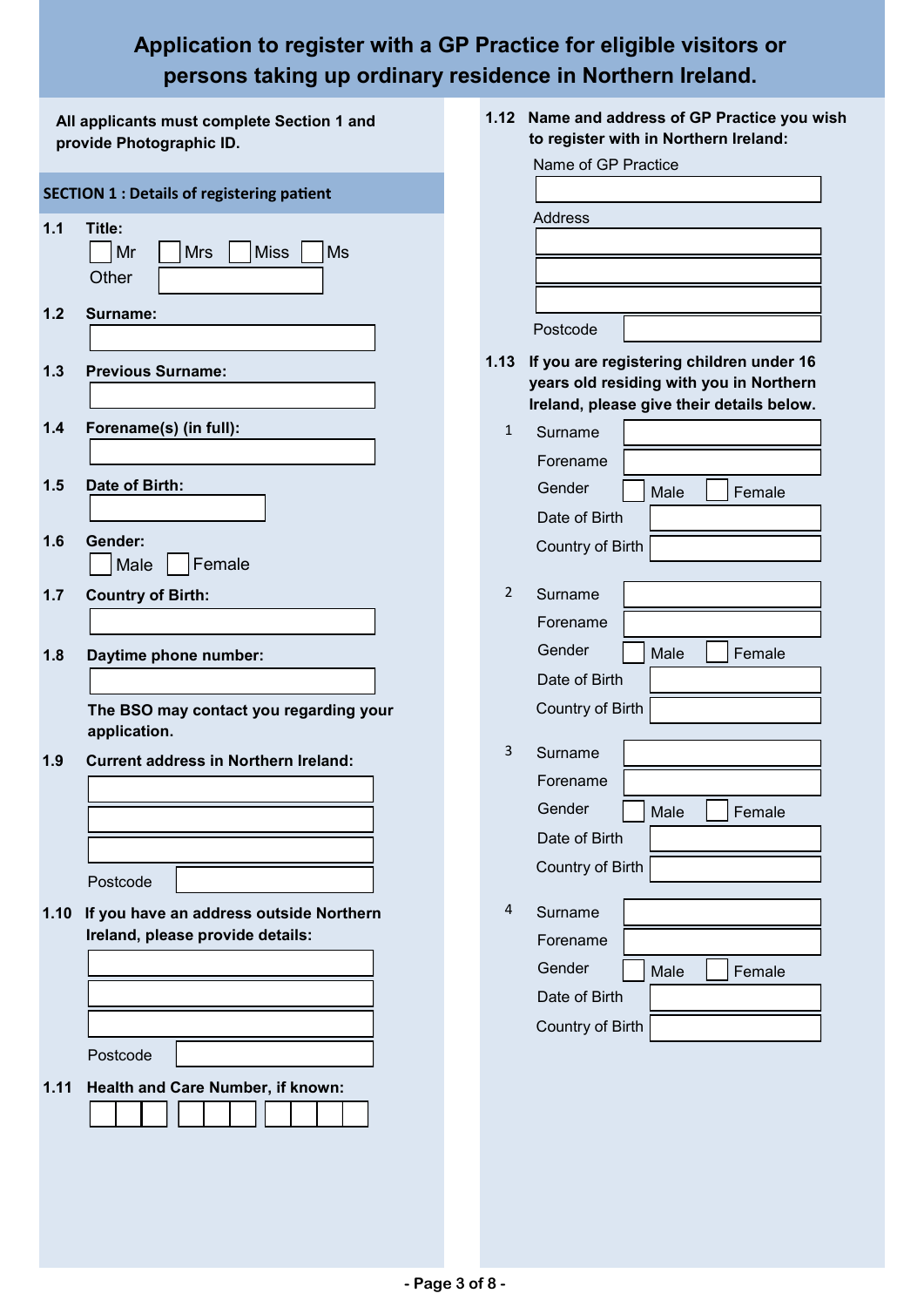|     | <b>SECTION 2: Please complete this section if you are</b>                                         | 2.7  | Please state country of residence:                                           |
|-----|---------------------------------------------------------------------------------------------------|------|------------------------------------------------------------------------------|
|     | a visitor to Northern Ireland                                                                     |      | Go to 2.8                                                                    |
| 2.1 | From which country have you travelled to<br><b>Northern Ireland?</b>                              | 2.8  | Please provide your Passport or EEA<br>Identity card details, as applicable: |
|     | Go to 2.2                                                                                         |      | Country of Issue                                                             |
| 2.2 | What date did you arrive in Northern Ireland?                                                     |      |                                                                              |
|     | Go to 2.3                                                                                         |      | Passport Number/ ID Card Number                                              |
| 2.3 | What date do you intend to leave Northern<br>Ireland?                                             |      | <b>Issue Date</b>                                                            |
|     | Go to 2.4                                                                                         |      | <b>Expiry Date</b><br>Go to 2.9                                              |
| 2.4 | What is the purpose of your visit e.g. Holiday/<br>Visiting family/ Study/ Work etc.?             |      | You must provide the original document to Practice staff.                    |
|     | Go to 2.5                                                                                         | 2.9  | Do you hold a European Health Insurance<br>Card (EHIC)?                      |
| 2.5 | Please provide details of any exemption                                                           |      | Yes<br>Please provide details:                                               |
|     | you meet under the Provision of Health<br><b>Services to Persons Not Ordinarily</b>               |      | Country of Issue                                                             |
|     | <b>Resident Regulations (Northern Ireland)</b>                                                    |      |                                                                              |
|     | 2015, if applicable.                                                                              |      | <b>EHIC No</b>                                                               |
|     |                                                                                                   |      | Valid from                                                                   |
|     |                                                                                                   |      | Valid to                                                                     |
|     |                                                                                                   |      | You must provide the original document to Practice staff.                    |
|     |                                                                                                   |      | Go to Section 5                                                              |
|     |                                                                                                   |      | Go to 2.10<br><b>No</b>                                                      |
|     | <b>Please Note:</b>                                                                               | 2.10 | Do you hold a Visa issued by the UK                                          |
|     | You must provide documentary proof of your claim<br>for exemption as requested by Practice Staff. |      | <b>Home Office?</b><br>Yes<br>Please provide details:                        |
|     | Unless you are seeking asylum go to 2.6                                                           |      | Type:                                                                        |
|     | If seeking asylum you must provide your                                                           |      | Visa No                                                                      |
|     | Application Registration Card (ARC) and                                                           |      | Valid from:                                                                  |
|     | IS.96 letter from the Home Office<br>confirming your address in Northern Ireland.                 |      | Valid to:<br>Go to 2.11                                                      |
|     |                                                                                                   |      |                                                                              |
|     | Go to Section 5                                                                                   |      | You must provide the original document to Practice staff.                    |
| 2.6 | Do you normally reside in England,                                                                |      | Go to Section 5<br><b>No</b>                                                 |
|     | <b>Scotland or Wales?</b>                                                                         | 2.11 | Do you hold a Biometric Residence Permit                                     |
|     | Yes                                                                                               |      | issued by the UK Home Office?                                                |
|     | You must provide proof of your residency in                                                       |      | Yes<br>Please provide details:                                               |
|     | England, Scotland or Wales to the Practice.                                                       |      | Unique Number:                                                               |
|     |                                                                                                   |      |                                                                              |
|     | GP Details in England, Scotland, Wales:                                                           |      | <b>Issue Date</b>                                                            |
|     |                                                                                                   |      | <b>Expiry Date</b>                                                           |
|     |                                                                                                   |      | Go to Section 5                                                              |
|     |                                                                                                   |      | You must provide the original document to Practice staff.                    |
|     |                                                                                                   |      | Go to Section 5                                                              |
|     | Go to Section 5                                                                                   |      | <b>No</b>                                                                    |
|     | <b>No</b><br>Go to 2.7                                                                            |      |                                                                              |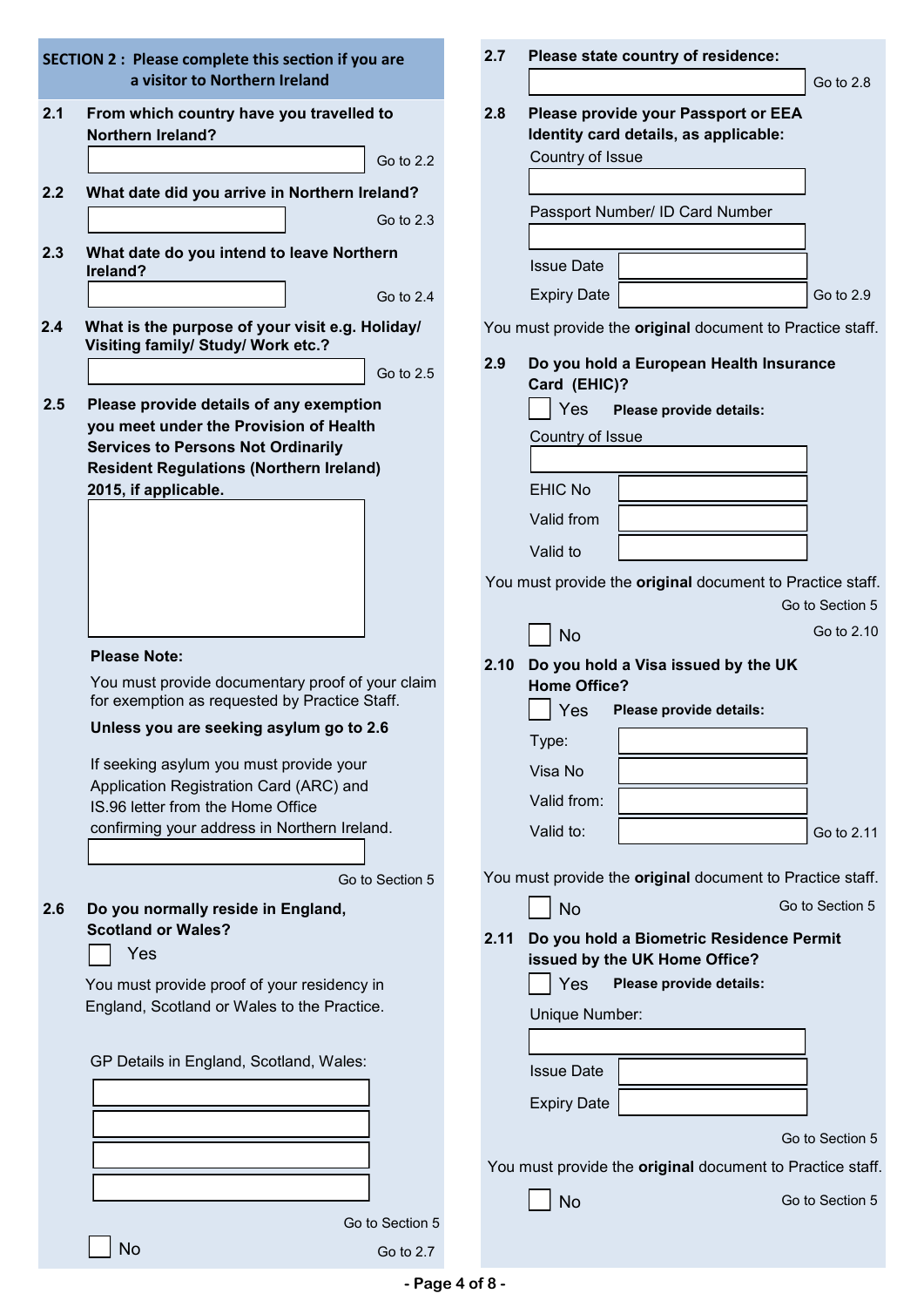| <b>SECTION 3: Please complete this section if you are</b><br>taking up residency in Northern Ireland. |                                                                                                                                                                                                                         |  | 3.6 | Are you a dependant of a person who is<br>ordinarily resident in Northern Ireland?                                                                                                           |  |  |  |
|-------------------------------------------------------------------------------------------------------|-------------------------------------------------------------------------------------------------------------------------------------------------------------------------------------------------------------------------|--|-----|----------------------------------------------------------------------------------------------------------------------------------------------------------------------------------------------|--|--|--|
|                                                                                                       | You can only register as ordinarily resident in<br>Northern Ireland if you are not subject to UK<br>immigration control.<br>Please Note: You are required to provide at least<br>one document from each list on page 8. |  |     | Go to Section 5<br><b>No</b><br>Yes<br>The person I am dependent on is:<br>Employed<br>Self-employed                                                                                         |  |  |  |
| 3.1                                                                                                   | Where have you resided in the past 12<br>months? If England, Scotland or Wales,<br>please provide full postal address.                                                                                                  |  |     | A pensioner<br>Other Please provide details:                                                                                                                                                 |  |  |  |
| 3.2                                                                                                   | Go to 3.2<br>Postcode<br>From which country have you travelled to<br><b>Northern Ireland?</b>                                                                                                                           |  |     | Please provide the name of this person:<br>Please provide this person's Date of Birth:                                                                                                       |  |  |  |
| 3.3                                                                                                   | Go to 3.3<br>What was your most recent date of entry to<br><b>Northern Ireland?</b>                                                                                                                                     |  |     | Please state your relationship to this person:                                                                                                                                               |  |  |  |
| 3.4                                                                                                   | Go to 3.4<br>What is your reason for being in Northern<br>Ireland?                                                                                                                                                      |  |     | Please supply documentary proof of<br>relationship i.e. Marriage Certificate.<br>Please provide this person's Health and<br>Care Number (HCN) if they have one:                              |  |  |  |
|                                                                                                       | Retirement<br>Go to 3.5<br>Join a family member<br>Go to 3.5<br>Take up employment<br>Go to 3.5<br>Seek employment<br>Go to 3.5<br>Other<br>Please provide details:<br>Go to 3.5                                        |  |     | In addition to your own documents from<br>list 1 and list 2 you must also provide one<br>document from list 1, list 2 and list 3 on<br>Page 8 in the above person's name.<br>Go to Section 5 |  |  |  |
| 3.5                                                                                                   | Are you in receipt of an EEA pension?<br>Go to Section 5<br>Yes                                                                                                                                                         |  |     |                                                                                                                                                                                              |  |  |  |
|                                                                                                       | Please Note: If you are in receipt of an EEA<br>pension from a country other than the UK or Rol<br>you are required to provide to the practice your S1<br>form, issued by your former country of<br>residence.          |  |     |                                                                                                                                                                                              |  |  |  |
|                                                                                                       | For patients from RoI you must provide a letter<br>from the Department of Social Protection (DSP)<br>confirming you have informed them that you are<br>residing in Northern Ireland.                                    |  |     |                                                                                                                                                                                              |  |  |  |
|                                                                                                       | Go to 3.6<br>No                                                                                                                                                                                                         |  |     |                                                                                                                                                                                              |  |  |  |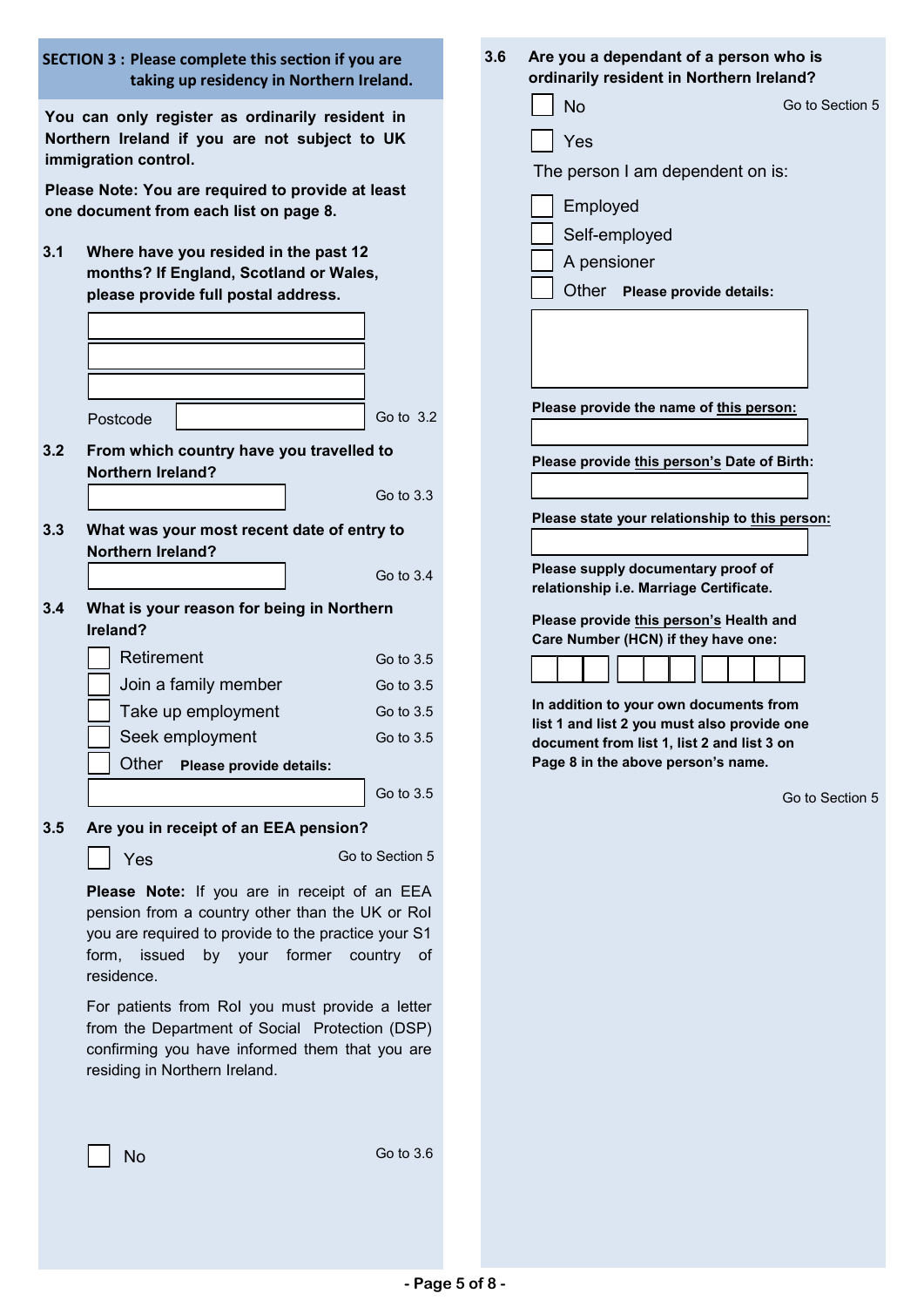| SECTION 4 : Please complete this section if you are a Cross Border Worker                                                                    |  |     |                                                                                                    |  |  |  |  |
|----------------------------------------------------------------------------------------------------------------------------------------------|--|-----|----------------------------------------------------------------------------------------------------|--|--|--|--|
| Please state your National Insurance No:<br>4.1<br>Go to $4.2$<br>4.2<br>Please provide details of your employer<br>or business:             |  | 4.3 | How often do you travel to Northern Ireland<br>to undertake your employment or<br>self employment? |  |  |  |  |
|                                                                                                                                              |  |     | Weekly<br>Monthly<br>Daily                                                                         |  |  |  |  |
| Name of employer/business                                                                                                                    |  |     | Go to $4.4$                                                                                        |  |  |  |  |
|                                                                                                                                              |  | 4.4 | Are you registered with a GP in the                                                                |  |  |  |  |
| <b>Address</b>                                                                                                                               |  |     | <b>Republic of Ireland?</b>                                                                        |  |  |  |  |
|                                                                                                                                              |  |     | Go to Section 5                                                                                    |  |  |  |  |
|                                                                                                                                              |  |     | Yes                                                                                                |  |  |  |  |
|                                                                                                                                              |  |     | Name of Doctor                                                                                     |  |  |  |  |
|                                                                                                                                              |  |     |                                                                                                    |  |  |  |  |
| Postcode                                                                                                                                     |  |     | <b>Address</b>                                                                                     |  |  |  |  |
| Date employment/self employment                                                                                                              |  |     |                                                                                                    |  |  |  |  |
| commenced                                                                                                                                    |  |     |                                                                                                    |  |  |  |  |
| Go to 4.3                                                                                                                                    |  |     |                                                                                                    |  |  |  |  |
|                                                                                                                                              |  |     | Postcode                                                                                           |  |  |  |  |
| Please Note: To register as a Cross Border Worker you are<br>required to supply your most recent payslip showing your                        |  |     |                                                                                                    |  |  |  |  |
| employers or business name and address as stated above.                                                                                      |  |     | Go to Section 5<br><b>No</b>                                                                       |  |  |  |  |
| <b>SECTION 5: Additional Information</b>                                                                                                     |  |     |                                                                                                    |  |  |  |  |
| Do you have any additional information you wish to add to your application:<br>Yes Please provide details below (before going to Section 6): |  |     |                                                                                                    |  |  |  |  |

#### **SECTION 6 : To be completed by all applicants - Please note: continued on next page**

In order to apply to access Health and Social Care Services in Northern Ireland you must read and sign the declaration on page 7.

I wish to apply for Health Service registration in Northern Ireland, on the basis that I am ordinarily resident or an eligible visitor in Northern Ireland and I declare that the information I have given on this form is correct and complete. I understand that if it is not, appropriate action may be taken against me, including cancelling my registration and the recovery of charges.

I understand that by applying to register with a GP Practice in Northern Ireland, I am consenting to the sharing of my information to and by the Business Services Organisation, with other bodies including HSC organisations, Fraud Prevention Agencies and Government Bodies such as the Department for Communities, Department of Work and Pensions, Her Majesty's Revenue and Customs, the Home Office, the Health Service Executive and the Department of Social Protection, for the following purposes:

- to check the accuracy of the information provided;
- prevent or detect crime;

No Go to Section 6

protect public funds.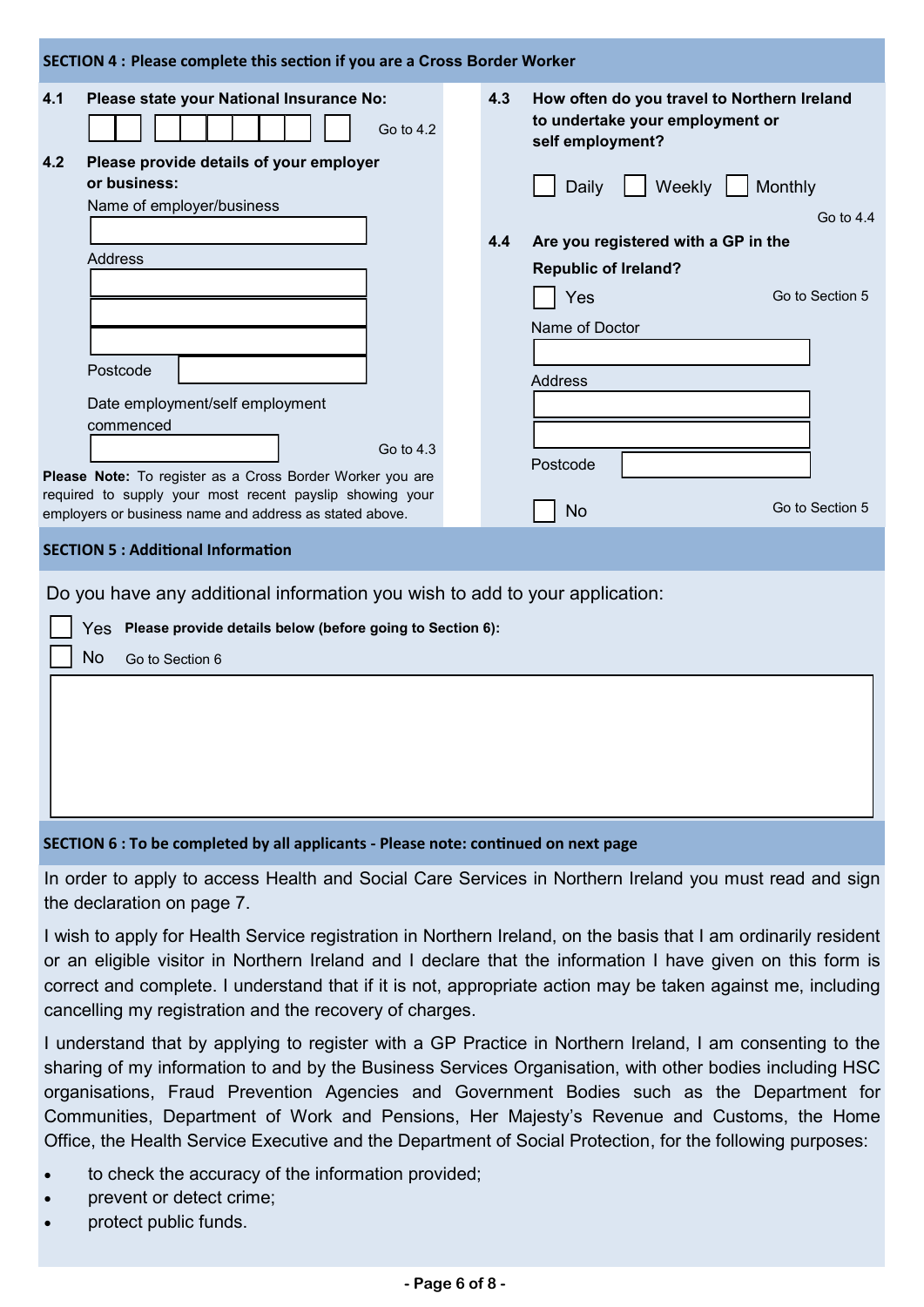#### **SECTION 6 Continued :**

I understand that by not providing consent for the sharing of my information, relating to my entitlement, this may affect my ability to access Health and Social Care Services in Northern Ireland, including registration with a GP Practice.

| Signature:         |  |
|--------------------|--|
| <b>Print Name:</b> |  |
| Date:              |  |

As the person named in Section 1 lacks capacity I am signing this application on their behalf.

| Signature:                 |  |
|----------------------------|--|
| <b>Print Name:</b>         |  |
| Relationship<br>to person: |  |
| Date:                      |  |

#### **SECTION 7 : To be completed by doctor willing to accept the person for inclusion on the GP Practice list**

I accept this person to be registered (and any children under 16 named in Section 1) for inclusion in my Practice list if entitled to receive General Medical Services.

| Doctor's signature: |  |
|---------------------|--|
| Doctor's cypher:    |  |
| Date:               |  |

#### **SECTION 8 : Voluntary Consent or Organ Donation (optional)**

I want to register my details on the NHS Organ Donor Register as someone whose organs/tissue may be used for transplantation after my death. Please tick the boxes that apply.

| All of my organs and tissue $\sqcup$ Kidneys $\sqcup$ Heart $\sqcup$ Liver $\sqcup$ Corneas $\sqcup$ Lungs $\sqcup$ Pancreas $\sqcup$ |  |  |  |
|---------------------------------------------------------------------------------------------------------------------------------------|--|--|--|
|                                                                                                                                       |  |  |  |

By joining the register you are giving your agreement for your organs and tissue to be used for transplantation to save or enhance the lives of others after your death. For more information, please ask at reception for an information leaflet or visit www.uktransplant.org.uk, or call 08456060400.

| Patient's signature: |  |
|----------------------|--|
|                      |  |
| Date:                |  |

#### **WHAT YOU MUST NOW DO**

Return the completed form along with relevant supporting documentation to the GP Practice at which you wish to register.

**This document is available on the BSO website in minority languages to assist applicants where English is not their first language.**